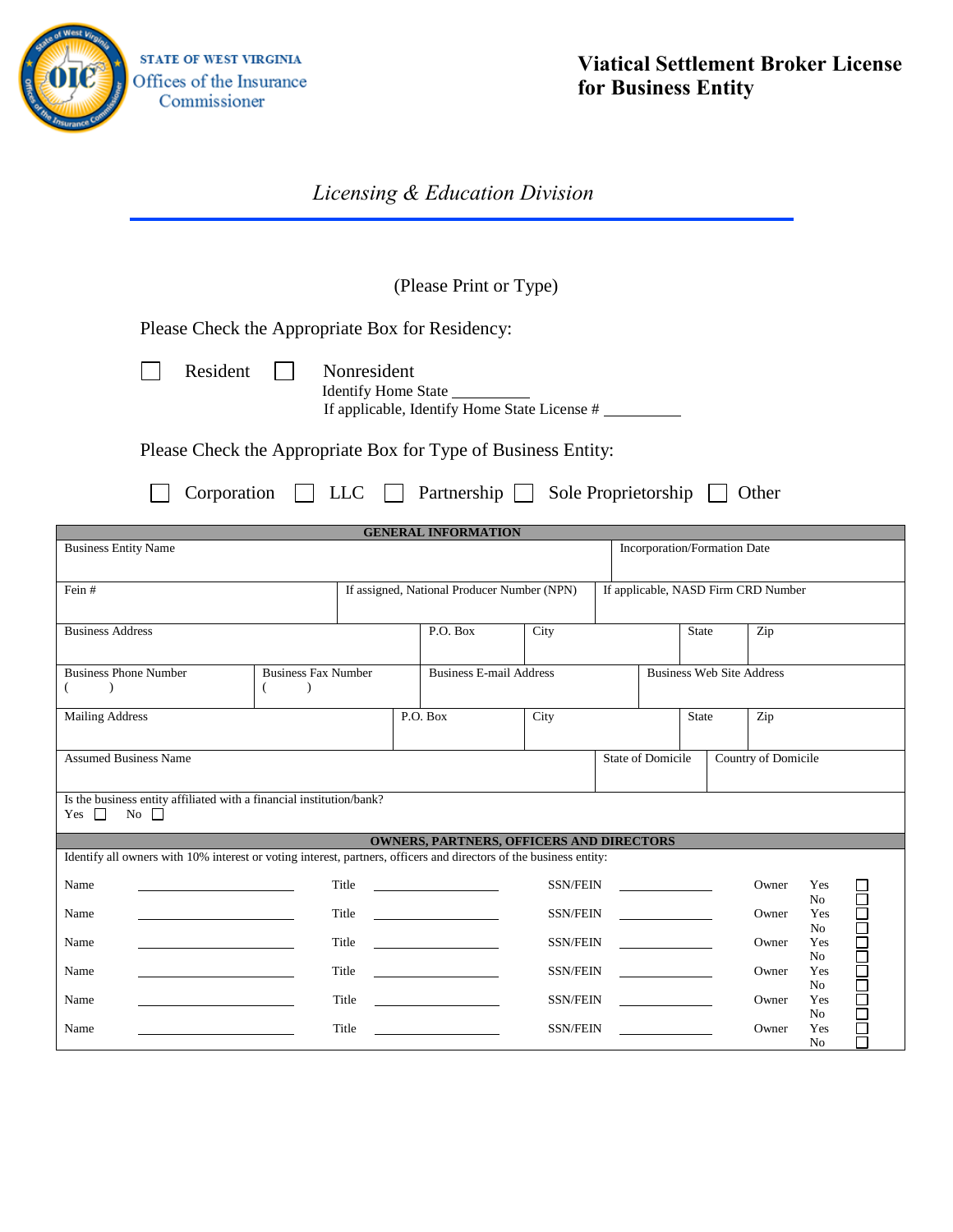# **VIATICAL SETTLEMENT BROKER – BUSINESS ENTITY**

| <b>Background Information</b>                                                                                                                                                                                                                                                                                                                                                                                                                                                                                                                                                                                                                                                                      |                 |  |  |  |  |
|----------------------------------------------------------------------------------------------------------------------------------------------------------------------------------------------------------------------------------------------------------------------------------------------------------------------------------------------------------------------------------------------------------------------------------------------------------------------------------------------------------------------------------------------------------------------------------------------------------------------------------------------------------------------------------------------------|-----------------|--|--|--|--|
| Please read the following very carefully and answer every question. All copies of documents must be certified. All written statements submitted<br>by the Applicant must include an original signature.                                                                                                                                                                                                                                                                                                                                                                                                                                                                                            |                 |  |  |  |  |
| 1. Has the business entity or any owner, partner, officer or director of the business entity, or member or manager of a limited liability company,<br>ever been convicted of, or is the business entity or any owner, partner, officer or director, member or manager currently charged with,<br>committing a crime, had a judgment withheld or deferred, or are you currently charged with committing a crime?                                                                                                                                                                                                                                                                                    |                 |  |  |  |  |
| "Crime" includes a misdemeanor, felony or a military offense. You may exclude misdemeanor traffic citations or convictions involving<br>driving under the influence (DUI) or driving while intoxicated (DWI), driving without a license, reckless driving, or driving with a<br>suspended or revoked license and juvenile offenses. "Convicted" includes, but is not limited to, having been found guilty by verdict of a<br>judge or jury, having entered a plea of guilty or nolo contendre, or having been given probation, a suspended sentence or a fine.                                                                                                                                     |                 |  |  |  |  |
| If you answer yes, you must attach to this application:<br>a written statement explaining the circumstances of each incident,<br>a)<br>a certified copy of the charging document,<br>b)<br>a certified copy of the official document, which demonstrates the resolution of the charges or any final judgment.<br>c)                                                                                                                                                                                                                                                                                                                                                                                |                 |  |  |  |  |
| 2. Has the business entity or any owner, partner, officer or director, or manager or member of a limited liability company, ever been involved in<br>an administrative proceeding regarding any professional or occupational license, or registration?                                                                                                                                                                                                                                                                                                                                                                                                                                             | $Yes$ No $\_\_$ |  |  |  |  |
| "Involved" means having a license censured, suspended, revoked, canceled, terminated; or, being assessed a fine, a cease and desist order,<br>a prohibition order, a compliance order, placed on probation or surrendering a license to resolve an administrative action. "Involved" also<br>means being named as a party to an administrative or arbitration proceeding, which is related to a professional or occupational license.<br>"Involved" also means having a license application denied or the act of withdrawing an application to avoid a denial. You may EXCLUDE<br>terminations due solely to noncompliance with continuing education requirements or failure to pay a renewal fee. |                 |  |  |  |  |
| If you answer yes, you must attach to this application:<br>a written statement identifying the type of license and explaining the circumstances of each incident,<br>a)<br>a certified copy of the Notice of Hearing or other document that states the charges and allegations, and<br>b)<br>a certified copy of the official document which demonstrates the resolution of the charges or any final judgment.<br>$\mathbf{c}$                                                                                                                                                                                                                                                                     |                 |  |  |  |  |
| 3. Has any demand been made or judgment rendered against the business entity or any owner, partner, officer or director, or<br>member or manager if a limited liability company, for overdue monies by an insurer, insured or producer, or have you ever<br>been subject to a bankruptcy proceeding? Only include bankruptcies that involve funds held on behalf of others.                                                                                                                                                                                                                                                                                                                        | $Yes$ No $\_\_$ |  |  |  |  |
| If you answer yes, submit a statement summarizing the details of the indebtedness and arrangements for repayment.                                                                                                                                                                                                                                                                                                                                                                                                                                                                                                                                                                                  |                 |  |  |  |  |
| 4. Has the business entity or any owner, partner, officer or director, or member or manager of a limited liability company,<br>ever been notified by any jurisdiction to which you are applying of any delinquent tax obligation that is not the subject of<br>a repayment agreement?                                                                                                                                                                                                                                                                                                                                                                                                              |                 |  |  |  |  |
|                                                                                                                                                                                                                                                                                                                                                                                                                                                                                                                                                                                                                                                                                                    |                 |  |  |  |  |
| 5. Is the business entity or any owner, partner, officer or director a party to, or ever been found liable in any lawsuit or arbitration proceeding<br>involving allegations of fraud, misappropriation or conversion of funds, misrepresentation or breach of fiduciary duty?                                                                                                                                                                                                                                                                                                                                                                                                                     | $Yes$ No $\_\_$ |  |  |  |  |
| If you answer yes, you must attach to this application:<br>a written statement summarizing the details of each incident,<br>a)<br>a certified copy of the Petition, Complaint or other document that commenced the lawsuit or arbitration, and<br>b)<br>a certified copy of the official document which demonstrates the resolution of the charges or any final judgment.<br>c)                                                                                                                                                                                                                                                                                                                    |                 |  |  |  |  |
| 6. Has the business entity or any owner, partner, officer or director, or member or manager if a limited liability company, ever had an insurance<br>agency contract or any other business relationship with an insurance company terminated for any alleged misconduct?                                                                                                                                                                                                                                                                                                                                                                                                                           | $Yes$ No______  |  |  |  |  |
| If you answer yes, you must attach to this application:<br>a written statement summarizing the details of each incident and explaining why you feel this incident should not prevent you<br>a)<br>from receiving an insurance license, and<br>certified copies of all relevant documents.<br>b)                                                                                                                                                                                                                                                                                                                                                                                                    |                 |  |  |  |  |